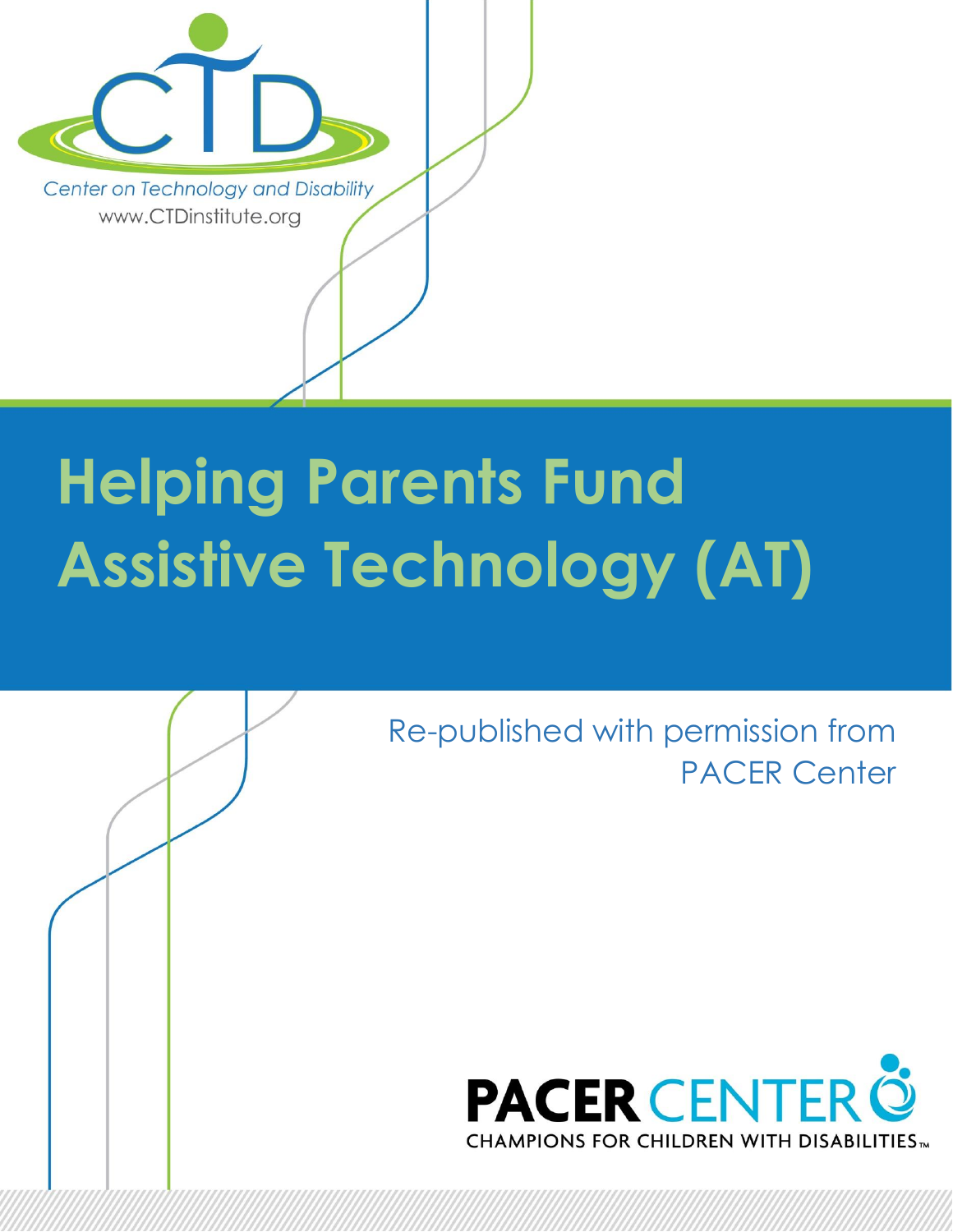

# **Helping Parents Fund Assistive Technology (AT)**

# **Introduction**

It is important to have a process in place for the consideration of assistive technology (AT). Schools are legally required under the Individuals with Disabilities Education Act (IDEA) to discuss and consider if AT is needed for the child or student. Having a process improves understanding of AT consideration for staff and families. It ensures AT consideration is done appropriately and with high quality.

Schools are the first line of funding for providing AT when it has been identified as a need and written into a student's Individualized Family Service Plan (IFSP), Individualized Education Program (IEP), or 504 Plan. If appropriate, schools may use a third party resource such as third-party billing to fund AT. An example of this would be when a district bills a family's insurance, with their permission, for assistive technology such as communication devices, and services such as occupational therapy. When devices and services are deemed medically necessary, insurance payments can be a source of funding for the school.

Schools often have AT that they assign or purchase to meet the needs of their students. When a student no longer needs it, AT is often put into the school's AT inventory for other student's use.

Membership in local assistive technology lending libraries, such as PACER Center's National Simon Technology Center, can help schools leverage a larger inventory for trying technology. They can try unique items they may not want to purchase, use devices for self-training, or check out items as a short-term accommodation for a student whose device is being repaired or replaced.

When a school shares information about AT resources, parents have increased access to technology to try to meet their child's needs at home and in the community. It is important for schools to share AT resources such as **AT Reuse** (see below) on their websites, newsletters, and other communications parents receive. Some research on using AT with young children shows that the most frequent source of AT information for parents is other parents. This tip sheet was written to help increase awareness of available resources and to encourage school districts to share this type of information with parents.

# **What is AT Reuse?**

"How do I pay for assistive technology?" is one of the questions parents most frequently ask PACER Center. Resources can include waivers, low interest loans, and grants. One highly underused resource is **AT Reuse** initiatives.

AT reuse is the process of giving life to used AT. Recycling initiatives, refurbishing activities, and reuse initiatives are all examples. Not only do AT reuse initiatives save thousands of dollars, but they often connect parents with other resources.

PACER's federally funded project, Technology to Improve Kids' Educational Success (TIKES) found that there was a lack of awareness by district administrators and educators about AT resources. Imagine the difference it could make getting this information to parents. Consider adding the resources in this tipsheet's "AT Reuse Resources" section to websites and informational newsletters, and asking staff to share with parents as a needed resource.